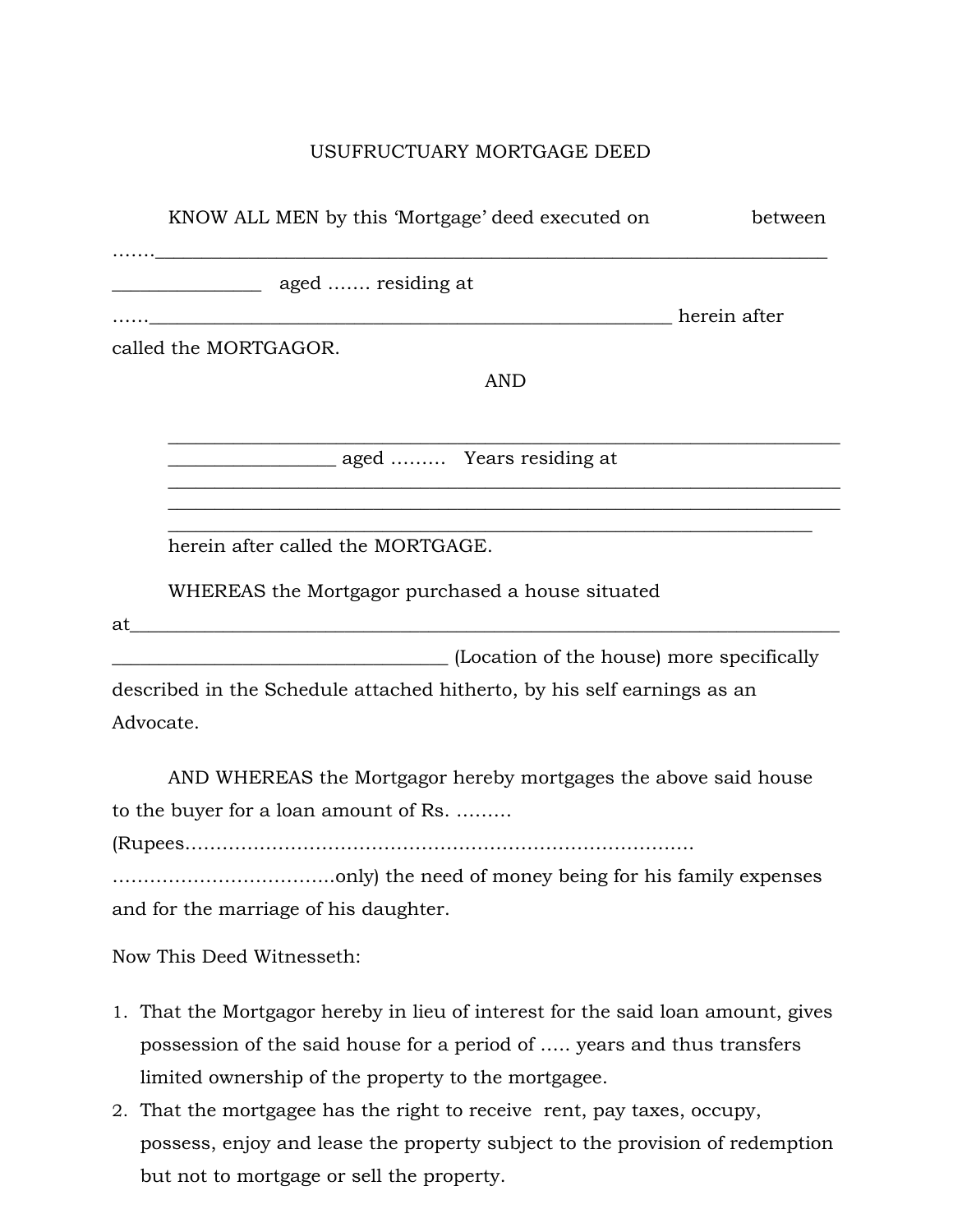- 3. That the mortgagor promises to pay back the mortgage loan to the mortgagee immediately after expiry of the mortgage and that the mortgagee promises to give back the possession of the house and title deeds to the mortgagor, immediately on receipt of the mortgaged money from the mortgagor.
- 4. That the mortgagor hereby declares that the there is no encumbrance in the property and indemnifies the mortgagee against any loss arising due to any such encumbrance in the said property.

5. That the mortgagor has received Rs………….only (Rupees………………………………………………………. only) as loan from the mortgagee of the property.

IN WITNESS WHEREOF, the Mortgagor and the Mortgagee hitherto have signed on ……. at ……. …………….. before the Sub Registrar's Office ……………

Schedule of the property

East :

West :

North :

South:

(Signature of the Mortgagor) (Signature of the Mortgage) WITNESSES:

1.

2.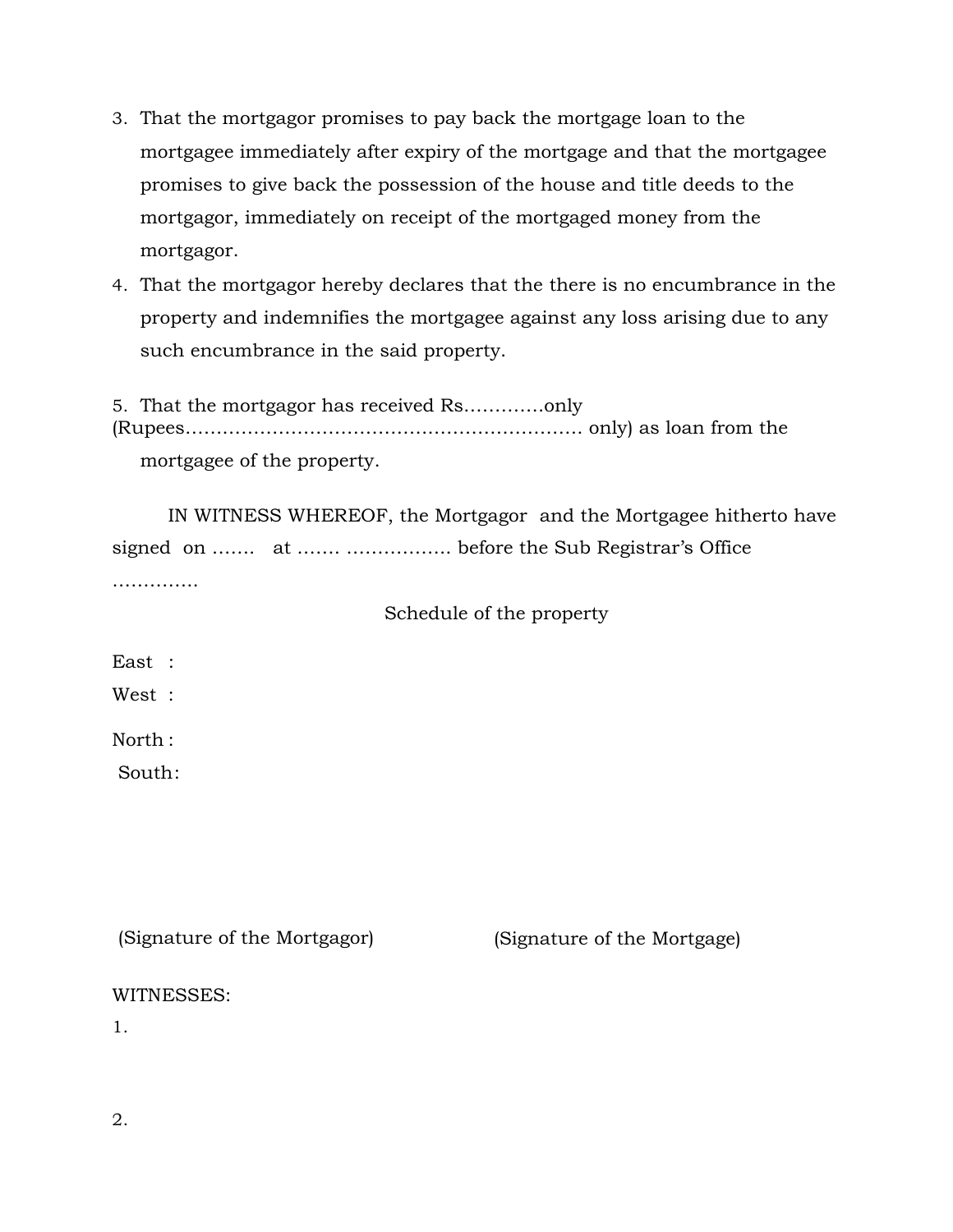## SIMPLE MORTGAGE DEED

NOW ALL MEN by this 'Mortgage' deed executed on …….. …… between ……. …………………………. aged ……years ……………… residing at …… herein after called the MORTGAGOR.

AND

………… …………………………………… aged ……years…o …….. residing at …….. (Address of the Mortgagee) herein after called the MORTGAGE.

WHEREAS the Mortgagor purchased a house situated at ….. (Location of the house) more specifically described in the Schedule attached hitherto, by his self earnings as an Advocate.

AND WHEREAS the Mortgagor hereby mortgages the above said house to the buyer for a loan amount of Rs. …… (Rupees ……only) the need of money being for his family expenses and for the marriage of his daughter.

Now this deed witnesseth:

- 1. That the mortgagor hereby mortgages the said property by transferring the title deeds of the property to the mortgagee and creating a limited ownership to the mortgage in the property
- 2. That the mortgagor agrees to pay an interest at the rate of …… % per annum for the mortgage money received from the mortgagee.
- 3. That the period of mortgagor is for …. Years and that the mortgagor promises to pay back the mortgage money together with interest at the rate specified above to the mortgagee immediately after the expiry of the said mortgage period and that the mortgagee promises to give back the title deeds to the mortgagor immediately on receipt of the mortgaged money from the mortgagor.
- 4. That the mortgagor hereby declares that the there is no encumbrance in the property and indemnifies the mortgagee against any loss arising due to any